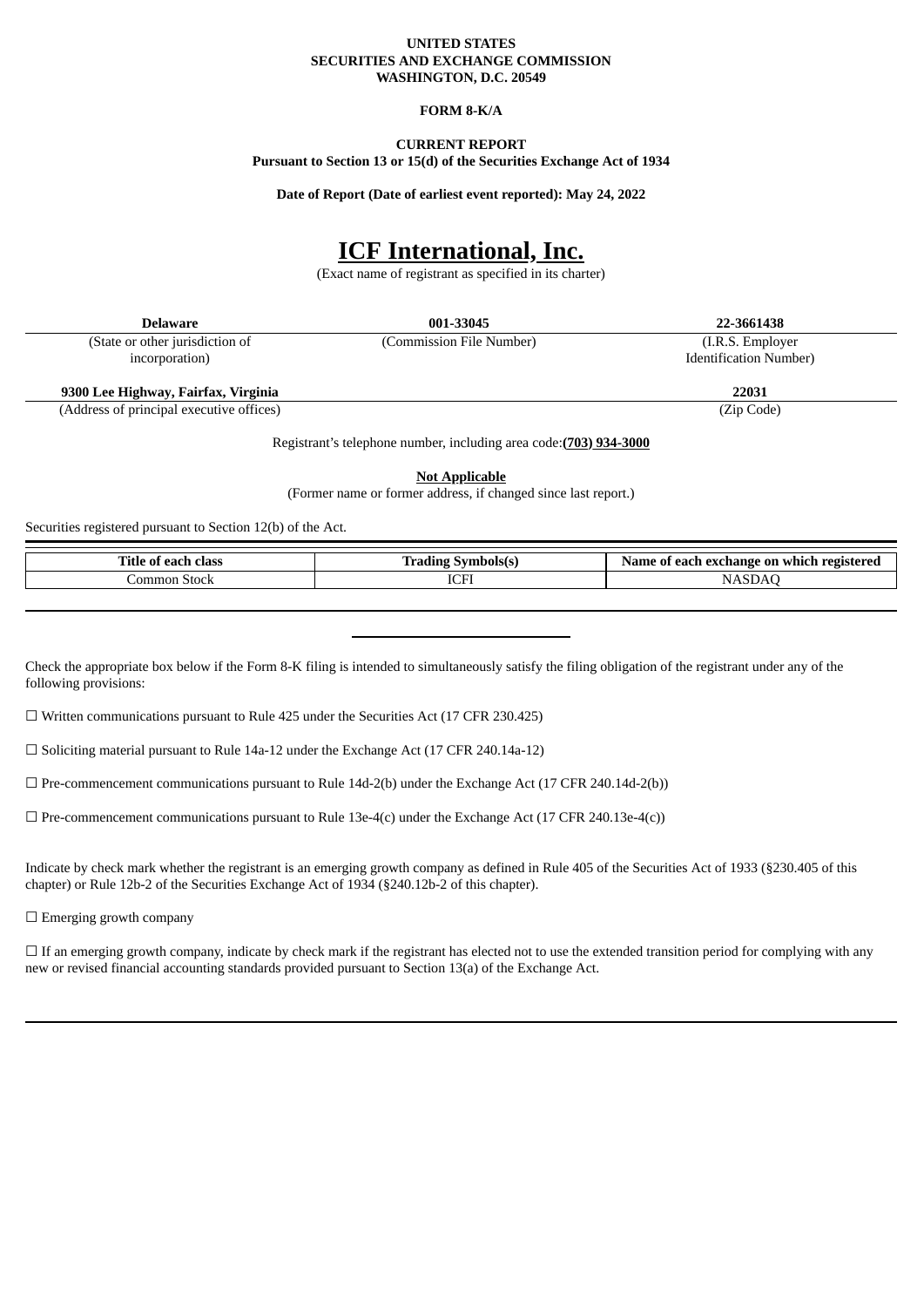#### **EXPLANATORY NOTE**

This Amendment to the Current Report on Form 8-K amends the Current Report on Form 8-K of ICF International, Inc., filed with the Securities Exchange Commission (the "SEC") on May 24, 2022 (the "Previous Current Report"), in which ICF International, Inc. (the "Company") reported details related to its Investor Day, to be held on May 25, 2022. The Company is amending the Previous Current Report for sole purpose of amending Exhibit 99.1, to include an updated hyperlink address to register for the webcast. Item 7.01 of the Previous Current Report remains unchanged in all respects.

#### **Item 7.01 Regulation FD Disclosure**

On May 24, 2022, ICF International, Inc. (the "Company") announced that its Investor Day will take place on Wednesday, May 25, 2022. Members of the Company's leadership team will present and participate in panel discussions to provide further insight into its diversified portfolio and discuss the key growth catalysts in its government and commercial markets. A live audio webcast will begin at 2:30 p.m. (ET) on May 25, 2022. Instructions to participate in the webcast are contained in the press release, a copy of which is attached hereto as Exhibit 99.1.

#### **Item 9.01 Financial Statements and Exhibits**

(d) The following exhibit is being furnished with this Current Report on Form 8-K/A:

| <b>Exhibit No.</b> | <b>Description</b>                                                          |
|--------------------|-----------------------------------------------------------------------------|
| 99.1               | Updated Press Release dated May 24, 2022                                    |
| 104                | Cover Page Interactive Data File (embedded within the Inline XBRL document) |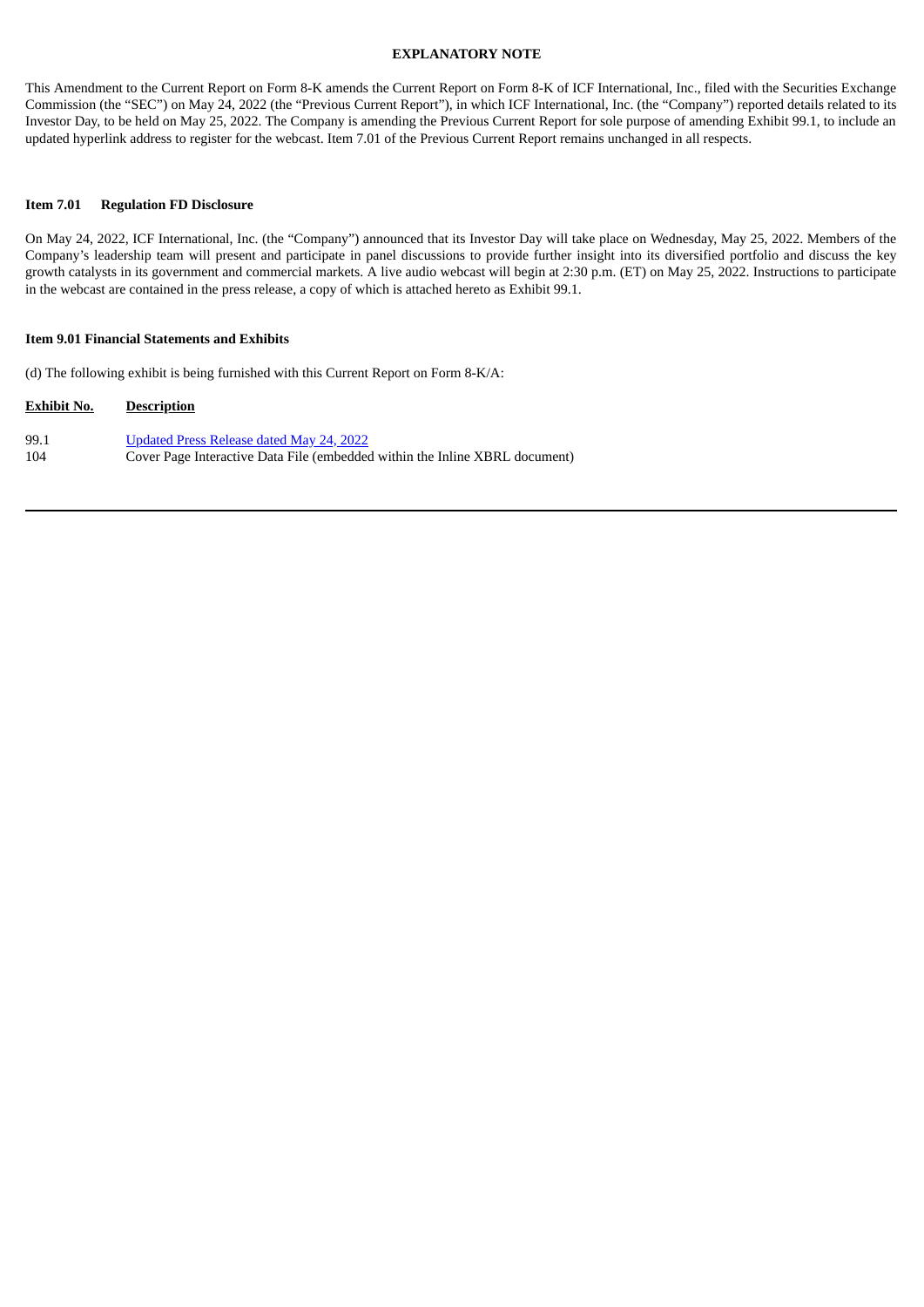# **SIGNATURES**

Pursuant to the requirements of the Securities Exchange Act of 1934, the registrant has duly caused this report to be signed on its behalf by the undersigned hereunto duly authorized.

ICF International, Inc.

Date: May 24, 2022 By: /s/ James E. Daniel

James E. Daniel *Executive Vice President, General Counsel & Secretary*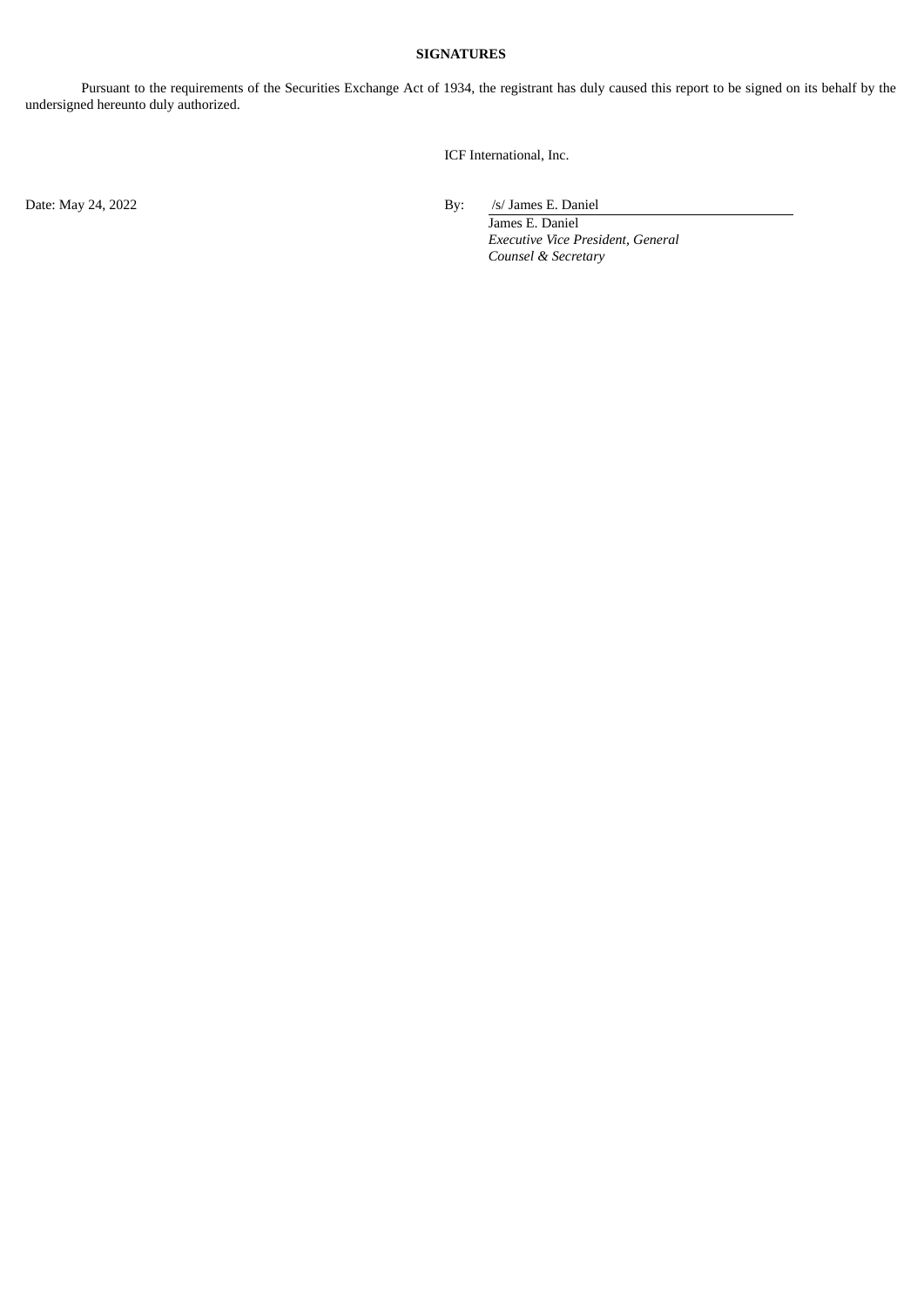<span id="page-3-0"></span>

### **NEWS RELEASE**

# **ICF Confirms Details of the 2022 Investor Day in New York**

FAIRFAX, Va. (May 24, 2022) — ICF (NASDAQ: ICFI), a global consulting and digital services provider, today confirms that its previously announced Investor Day will take place on Wednesday, May 25, 2022, in New York, New York. Senior management will focus their remarks on ICF's key growth markets within its government and commercial client sets, including IT modernization/digital transformation, public health, disaster management, utility consulting, as well as climate, environment and infrastructure.

Analysts and institutional investors interested in attending are encouraged to contact ICF Investor Relations at icf@advisiry.com. Those investors and analysts who cannot attend this live event in person can join a simultaneous webcast that will begin at 2:30 p.m. ET on May 25, 2022. To participate, please register at this link https://icfinvestorday2022.convene.com/user-login/ and use the passcode ICF2022 at least 15 minutes prior to the live event and download and install any necessary software. An archive will be available at the above address for one month following the live event.

**###**

#### **About ICF**

ICF (NASDAQ:ICFI) is a global consulting services company with approximately 8,000 full- and part-time employees, but we are not your typical consultants. At ICF, business analysts and policy specialists work together with digital strategists, data scientists and creatives. We combine unmatched industry expertise with cutting-edge engagement capabilities to help organizations solve their most complex challenges. Since 1969, public and private sector clients have worked with ICF to navigate change and shape the future. Learn more at icf.com.

#### *Caution Concerning Forward-looking Statements*

Statements that are not historical facts and involve known and unknown risks and uncertainties are "forward-looking statements" as defined in the Private Securities Litigation Reform Act of 1995. Such statements may concern our current expectations about our future results, plans, operations and prospects and involve certain risks, including those related to the government contracting industry generally; our particular business, including our dependence on contracts with U.S. federal government agencies; our ability to acquire and successfully integrate businesses; and the effects of the novel coronavirus disease (COVID-19) and related federal, state and local government actions and reactions on the health of our staff and that of our clients, the continuity of our and our clients' operations, our results of operations and our outlook. These and other factors that could cause our actual results to differ from those indicated in forward-looking statements that are included in the "Risk Factors" section of our securities filings with the Securities and Exchange Commission. The forward-looking statements included herein are only made as of the date hereof, and we specifically disclaim any obligation to update *these statements in the future.*